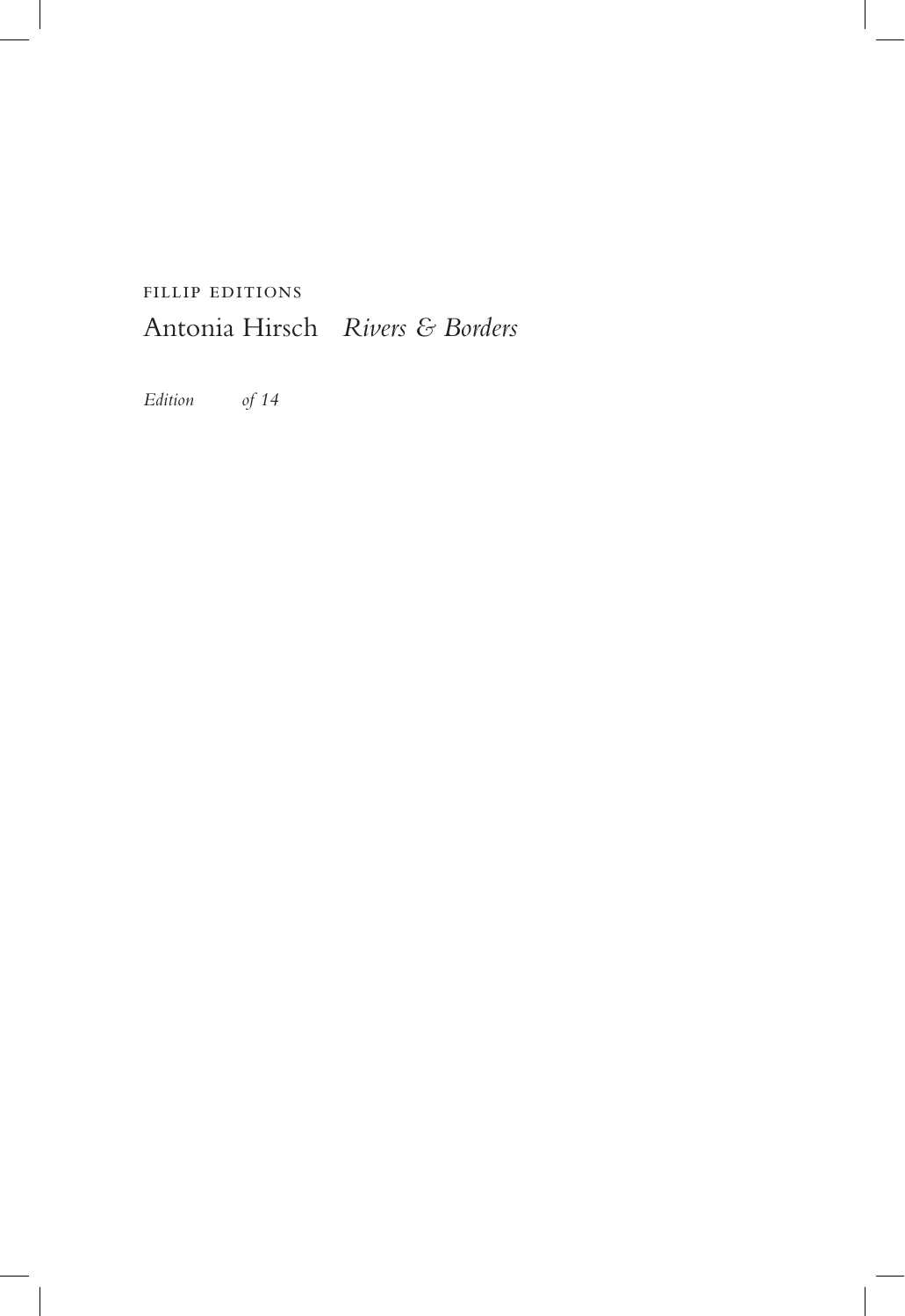## Strains of thought in Antonia Hirsch's *World Map Project* monika szewczyk

In 1648, Claes Jansz.Visscher, the most famous of the renowned Dutch cartographic publishers of the seventeenth century, produced a map that attests to a fascinating development in the history of state iconography. This map, the *Leo Hollandicus*, represents Holland at a moment when the sovereign state was a novel idea in search of representation.<sup>1</sup> Curiously, rather than make use of the increasingly accurate science of cartography to assert hard-won national borders, Visscher chose to represent Holland in the form of a heraldic lion. (An altered state indeed!) Visscher's map not only capitalized on the symbolic resonance of the lion, but actually repurposed this shape from the *Leo Belgicus—*an earlier map produced in several versions to represent the seventeen provinces of the Low Countries during the time when these vied for independence from the Spanish Empire. By 1648, when seven of the seventeen provinces gained independence from Spain, the new map was neither reduced nor altered, but simply retained the lion's evocative form. It may be said that at this stage in the development of national representation, the shifting and all too abstract shapes derived from the geographic boundaries of Europe's newly sovereign territories lacked the familiarity of national symbols. In a contemporary context, this situation is reversed. The lion-maps have gone the way of the dodo and the irregular shapes that demarcate national boundaries have become some of the most easily recognizable icons of national sovereignty.

In confronting Antonia Hirsch's *World Map Project* (2000-2006), the contemporary sense of maps as the stuff of icons—images so recognizable that they render their referents *more* real—becomes palpable because it is delayed if not outright denied. None of her maps present the world as we know it. *Le Monde Métrique* (2005), for instance, plays on the ubiquitous phrase used to describe countries that signed on to the Metric Convention of 1875 and figures only those countries that abstained (the United States, Liberia, Myanmar). The shapes of the three countries are torn out from metric graph paper and situated relative to each other, as on a world map, at once subjected to and resisting the grid. The resulting world is strange, askew, abstract, and seemingly irrational, though paradoxically appealing as form. It is telling that Hirsch's first work in the series was entitled *Blot (Gross Domestic Product by country)* (2000). Presenting a world as an assembly of state maps statisti-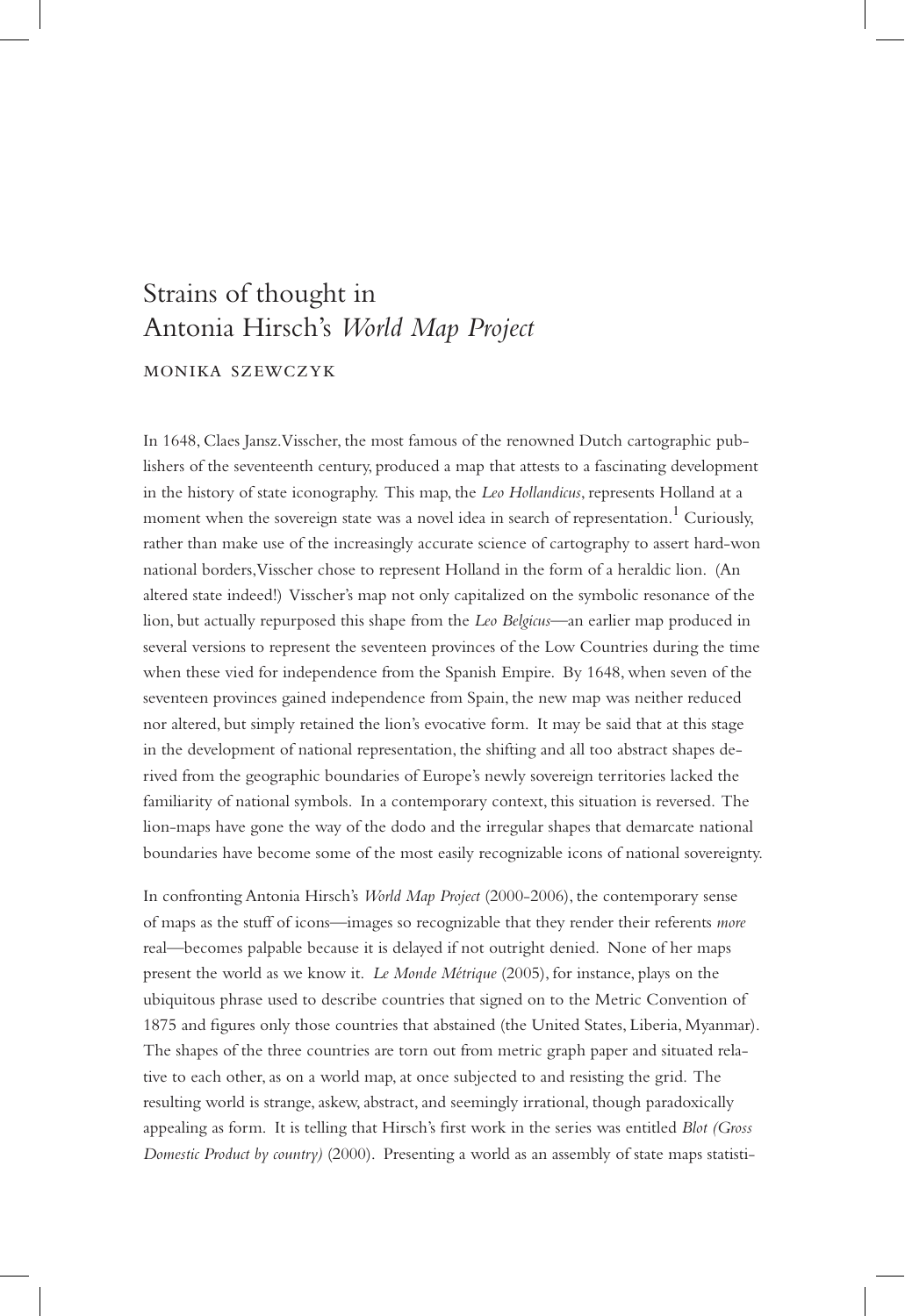cally resized in terms of relative gross domestic product, *Blot* tested the limits of recognition in a kind of reversal of Hermann Rorschach's inkblot test. In other words, unlike the Rorschach blots, which are used to test patients' patterns of (re)cognition, Hirsch's manipulated maps have tended to encourage viewers to see a blot *before* they see a world.

Pursuing this strain (or stain) of thought, it may be useful to consider a more recent installation at 69pender—a space in Vancouver's Chinatown, now slated for renovation by a local developer, which was temporarily occupied by artists who lovingly restored its walls to a pristine white. Yet in converting a one-time musty mahjong parlour into a space for the presentation of contemporary art, nothing could be done about a large brown water stain that covered most of the ceiling. Invited to present a project at 69pender, Hirsch used clear varnish to produce a wall-size map altered to show relative rainfall per country. A raking light revealed *Forecast (annual rainfall by country)* (2005) on the pristine white wall. At the same time, the lighting also accentuated the sense that Hirsch's carefully measured political map qua meteorological diagram, which effectively stretched and bloated the familiar shapes of continents, held an undeniable formal (and perhaps a humorously structural) resonance with the large brown blot above.

Hirsch's (con)fusion of statistics and stains, which defers (re)cognition and causes an estrangement of the world, recalls the strategy of *ostranenie* (i.e. estrangement or 'making strange'), which was articulated by the Russian formalist Viktor Shklovsky. A passage from Shklovsky's *Art as Technique* makes his attitude apparent:

*The purpose of art is to impart the sensation of things as they are perceived and not as they are known. The technique of art is to make objects 'unfamiliar,' to make forms difficult, to increase the difficulty and length of perception because the process of perception is an aesthetic end in itself and must be prolonged. Art is a way of experiencing the artfulness of an object; the object is not important.*<sup>2</sup>

For Shklovsky, who was writing in the era of the Russian Revolution—a time of intense formal experimentation, especially in Constructivist and Suprematist circles—unfamiliar forms were sought not as expressions of new content/information but as catalysts for total cognitive estrangement. Estrangement was one of the main objectives of the abstraction of form and was meant to produce a wholly novel worldview, a catalyst for revolution. In Hirsch's *World Map Project*, the forms have tended to be familiar—contemporary political maps gained popularity in the late seventeenth century with the rise of the nation state and the exploratory need for a total and scientifically-determined worldview that turns a blot into a swiftly surmised form. But in employing scientific means of computation, Hirsch returns the maps' incongruous forms to their *blotness*. 3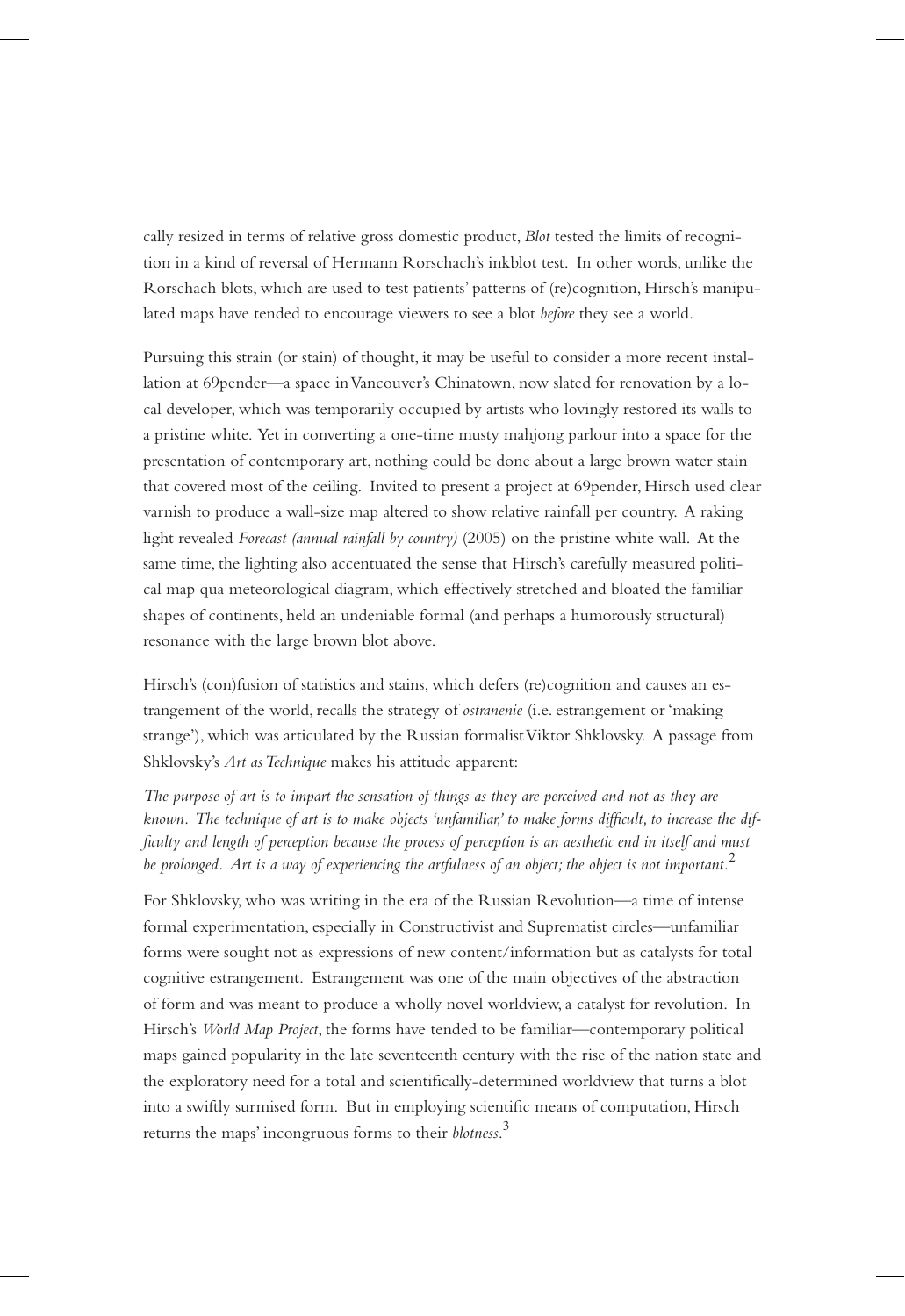Although Hirsch's methods cannot be squarely aligned with Formalist concerns, it is useful to consider them in this context. Such a comparison allows her works to demarcate the limit of the knowable and (reversing Enlightenment drives) to yearn, not for recognizable states, but for abstract forms. As Hirsch's maps remain hovering on the verge of the undecipherable, but retain a recourse to scientific data and representational form, they mark a boundary that is difficult to cross in contemporary art. Some time in the second half of the last century, artists experienced a certain exhaustion of/with abstract forms, rendering many contemporary artists incapable or unwilling to entertain the realm of abstraction in its most radical implications—as an image that tests the boundaries of knowledge because it confronts the body, eye and mind with all the incoherence of a scrawl or a blot. In part due to the failed revolutionary promise of many variants of heroic or avant-garde abstraction, the very notion of the abstract is currently not so simple to engage and needs to be re-imagined. Antonia Hirsch's project may be situated in this imaginative arena.

To pose the question of abstraction and move away from the reading of Hirsch's visceral work as elegant diagrams of geo-political data is to sever her map-forms from their iconic function (or the production of knowledge and belief at first sight). As her project unfolds, the forms continue to avoid easy recognition. The most recent variant of the World Map Project, the Fillip edition of *Rivers & Borders* (2006) departs somewhat from the form of the world map and thereby disrupts the expectations of those 'in the know' about Hirsch's project to date. What Hirsch offers is an abstraction (understood as estrangement or extraction) of two similar but different systems of representation that the world map provides. With the rivers indented and the borders extruded, the two similar line patterns may at first sight seem to be the product of the same embossed negative, splayed open to mirror each other. And indeed, parts of the maps do mirror each other perfectly since rivers make for 'natural borders' throughout the world. In part then, Hirsch's latest installment of her *World Map Project* affords a study of the extent to which existing geologically-inscribed lines have been followed to create national borders and to what extent they derive from more arbitrary arrangements usually betrayed by the perfect geometry of straight lines. Such straight lines are of course easier to inscribe from afar, from a colonial office where a map rather than the land served as the primary site for forging physical and mental boundaries. All this begs the question of the extent to which geo-political forces have contributed to the very notion of (geometric) abstraction. While exploring its phenomena of estrangement anew, Hirsch consistently manages to implicate strategies of abstraction in politically motivated systems of thought. But the strange forms that her project has yielded also imply that existing politics need not limit the use (or usefulness) of abstract forms in expanding our worldview.